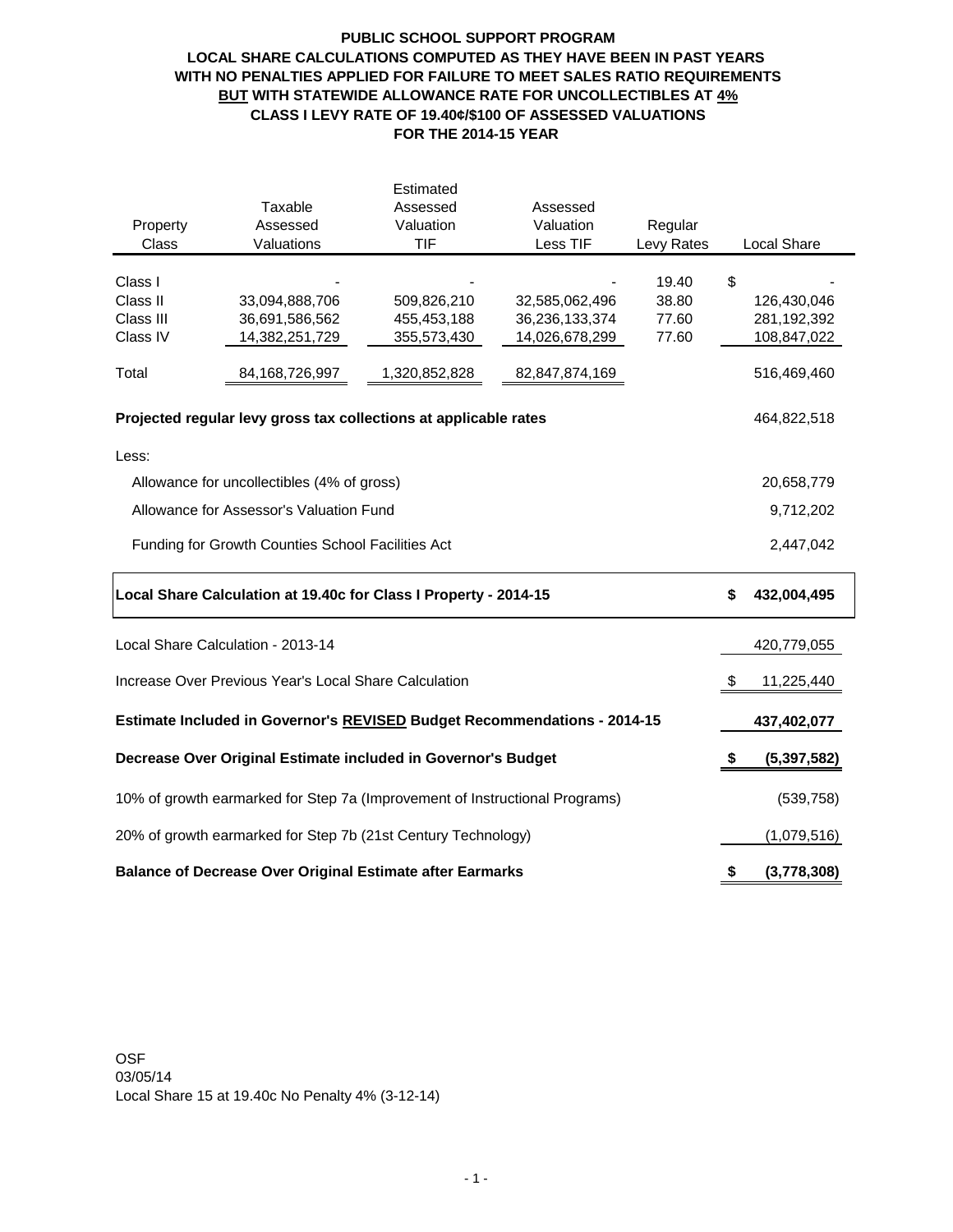|                     | Class I             |                       |                       | Class II                 |                              |                       |
|---------------------|---------------------|-----------------------|-----------------------|--------------------------|------------------------------|-----------------------|
|                     | Taxable<br>Assessed | Assessed<br>Valuation | Assessed<br>Valuation | Proj. Tax<br>Collections | Taxable<br>Assessed          | Assessed<br>Valuation |
| County              | Valuation           | <b>TIF</b>            | Less TIF              | @ 19.40                  | Valuation                    | TIF                   |
| Barbour             |                     |                       |                       |                          | 200,052,709                  |                       |
| Berkeley            |                     |                       |                       |                          | 2,805,288,370                |                       |
| Boone               |                     |                       |                       |                          | 205,434,677                  |                       |
| <b>Braxton</b>      |                     |                       |                       |                          | 177,014,636                  |                       |
| <b>Brooke</b>       |                     |                       |                       |                          | 275,683,292                  |                       |
| Cabell              |                     |                       |                       |                          | 1,359,837,673                | 5,298,800             |
| Calhoun             |                     |                       |                       |                          | 82,856,281                   |                       |
| Clay                |                     |                       |                       |                          | 73,227,114                   |                       |
| Doddridge           |                     |                       |                       |                          | 129,562,062                  |                       |
| Fayette             |                     |                       |                       |                          | 572,155,470                  |                       |
| Gilmer              |                     |                       |                       |                          |                              |                       |
| Grant               |                     |                       |                       |                          | 90,222,924                   |                       |
|                     |                     |                       |                       |                          | 260,371,092                  |                       |
| Greenbrier          |                     |                       |                       |                          | 777,617,900                  | 183,901,790           |
| Hampshire           |                     |                       |                       |                          | 724,661,238                  |                       |
| Hancock             |                     |                       |                       |                          | 369,303,210                  |                       |
| Hardy               |                     |                       |                       |                          | 438,119,779                  |                       |
| Harrison            |                     |                       |                       |                          | 1,239,338,982                | 18,822,220            |
| Jackson             |                     |                       |                       |                          | 472,465,349                  |                       |
| Jefferson           |                     |                       |                       |                          | 1,901,426,070                |                       |
| Kanawha             |                     |                       |                       |                          | 3,724,726,494                |                       |
|                     |                     |                       |                       |                          |                              |                       |
| Lewis               |                     |                       |                       |                          | 289,185,172                  |                       |
| Lincoln             |                     |                       |                       |                          | 230,447,383                  |                       |
| Logan               |                     |                       |                       |                          | 285,939,599                  |                       |
| Marion              |                     |                       |                       |                          | 1,059,156,606                |                       |
| Marshall            |                     |                       |                       |                          | 423,779,673                  | 20,460                |
| Mason               |                     |                       |                       |                          | 381,588,874                  |                       |
| McDowell            |                     |                       |                       |                          | 48,234,708                   |                       |
| Mercer              |                     |                       |                       |                          | 727,265,208                  |                       |
| Mineral             |                     |                       |                       |                          | 584,840,175                  | 99,249,480            |
| Mingo               |                     |                       |                       |                          | 152,524,921                  |                       |
|                     |                     |                       |                       |                          |                              |                       |
| Monongalia          |                     |                       |                       |                          | 2,151,065,573                | 19,745,140            |
| Monroe              |                     |                       |                       |                          | 224,286,543                  |                       |
| Morgan              |                     |                       |                       |                          | 662,907,774                  |                       |
| Nicholas            |                     |                       |                       |                          | 359,365,830                  |                       |
| Ohio                |                     |                       |                       |                          | 816,348,402                  | 133,610               |
| Pendleton           |                     |                       |                       |                          | 274,901,512                  |                       |
| Pleasants           |                     |                       |                       |                          | 126,304,006                  |                       |
| Pocahontas          |                     |                       |                       |                          | 269,876,038                  |                       |
| Preston             |                     |                       |                       |                          | 633,767,846                  |                       |
| Putnam              |                     |                       |                       |                          | 1,457,974,128                | 93,159,800            |
|                     |                     |                       |                       |                          |                              | 89,494,910            |
| Raleigh<br>Randolph |                     |                       |                       |                          | 1,267,720,568<br>496,806,100 |                       |
| Ritchie             |                     |                       |                       |                          |                              |                       |
|                     |                     |                       |                       |                          | 199,271,538                  |                       |
| Roane               |                     |                       |                       |                          | 236,801,642                  |                       |
| Summers             |                     |                       |                       |                          | 194,877,828                  |                       |
| Taylor              |                     |                       |                       |                          | 320,849,890                  |                       |
| Tucker              |                     |                       |                       |                          | 182,901,063                  |                       |
| Tyler               |                     |                       |                       |                          | 147,442,073                  |                       |
| Upshur              |                     |                       |                       |                          | 441,575,017                  |                       |
| Wayne               |                     |                       |                       |                          | 436,818,696                  |                       |
|                     |                     |                       |                       |                          |                              |                       |
| Webster             |                     |                       |                       |                          | 51,791,270                   |                       |
| Wetzel              |                     |                       |                       |                          | 197,209,042                  |                       |
| Wirt                |                     |                       |                       |                          | 91,782,260                   |                       |
| Wood                |                     |                       |                       |                          | 1,706,228,440                |                       |
| Wyoming             |                     |                       |                       |                          | 83,687,986                   |                       |
| Total               |                     |                       |                       |                          | 33,094,888,706               | 509,826,210           |
|                     |                     |                       |                       |                          |                              |                       |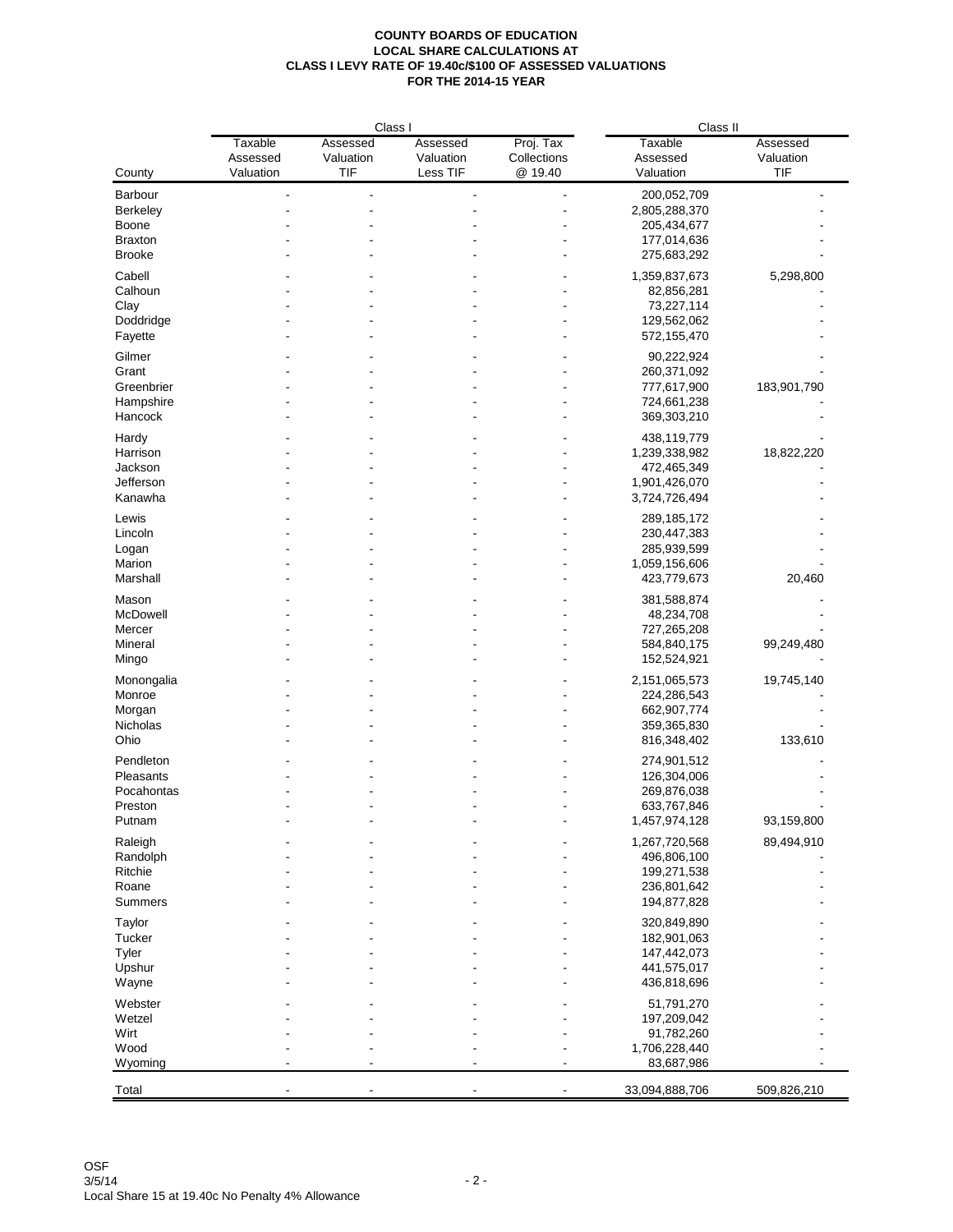|                 | Class II                          |                                     | Class III                        |                              |                                   |                                    |
|-----------------|-----------------------------------|-------------------------------------|----------------------------------|------------------------------|-----------------------------------|------------------------------------|
| County          | Assessed<br>Valuation<br>Less TIF | Proj. Tax<br>Collections<br>@ 38.80 | Taxable<br>Assessed<br>Valuation | Assessed<br>Valuation<br>TIF | Assessed<br>Valuation<br>Less TIF | Proj. Tax<br>Collections<br>@77.60 |
|                 |                                   |                                     |                                  |                              |                                   |                                    |
| Barbour         | 200,052,709                       | 776,205                             | 280,571,896                      |                              | 280,571,896                       | 2,177,238                          |
| <b>Berkeley</b> | 2,805,288,370                     | 10,884,519                          | 1,447,487,606                    | 19,772                       | 1,447,467,834                     | 11,232,350                         |
| Boone           | 205,434,677                       | 797,087                             | 1,201,058,960                    |                              | 1,201,058,960                     | 9,320,218                          |
| <b>Braxton</b>  | 177,014,636                       | 686,817                             | 259,336,413                      |                              | 259,336,413                       | 2,012,451                          |
| <b>Brooke</b>   | 275,683,292                       | 1,069,651                           | 100,914,472                      |                              | 100,914,472                       | 783,096                            |
| Cabell          | 1,354,538,873                     | 5,255,611                           | 960.611.833                      | 11,502,192                   | 949,109,641                       | 7,365,091                          |
| Calhoun         | 82,856,281                        | 321,482                             | 122,283,521                      |                              | 122,283,521                       | 948,920                            |
| Clay            | 73,227,114                        | 284,121                             | 162,934,953                      |                              | 162,934,953                       | 1,264,375                          |
| Doddridge       | 129,562,062                       | 502,701                             | 621,075,677                      |                              | 621,075,677                       | 4,819,547                          |
| Fayette         | 572,155,470                       | 2,219,963                           | 696,302,635                      |                              | 696,302,635                       | 5,403,308                          |
| Gilmer          | 90,222,924                        | 350,065                             | 194,991,760                      |                              | 194,991,760                       | 1,513,136                          |
| Grant           | 260,371,092                       | 1,010,240                           | 709,073,619                      |                              | 709,073,619                       | 5,502,411                          |
| Greenbrier      | 593,716,110                       | 2,303,619                           |                                  | 58,303,026                   |                                   |                                    |
|                 |                                   |                                     | 709,470,890                      |                              | 651, 167, 864                     | 5,053,063                          |
| Hampshire       | 724,661,238                       | 2,811,686                           | 495,859,411                      |                              | 495,859,411                       | 3,847,869                          |
| Hancock         | 369,303,210                       | 1,432,896                           | 325,416,722                      |                              | 325,416,722                       | 2,525,234                          |
| Hardy           | 438,119,779                       | 1,699,905                           | 370,161,695                      |                              | 370,161,695                       | 2,872,455                          |
| Harrison        | 1,220,516,762                     | 4,735,605                           | 1,635,887,798                    | 36,710                       | 1,635,851,088                     | 12,694,204                         |
| Jackson         | 472,465,349                       | 1,833,166                           | 624,927,735                      |                              | 624,927,735                       | 4,849,439                          |
| Jefferson       | 1,901,426,070                     | 7,377,533                           | 843,296,811                      |                              | 843,296,811                       | 6,543,983                          |
| Kanawha         | 3,724,726,494                     | 14,451,939                          | 2,684,911,219                    |                              | 2,684,911,219                     | 20,834,911                         |
| Lewis           | 289,185,172                       | 1,122,038                           | 613,350,079                      |                              | 613,350,079                       | 4,759,597                          |
| Lincoln         |                                   | 894,136                             | 301,099,362                      |                              |                                   |                                    |
|                 | 230,447,383                       |                                     |                                  |                              | 301,099,362                       | 2,336,531                          |
| Logan           | 285,939,599                       | 1,109,446                           | 1,111,246,228                    |                              | 1,111,246,228                     | 8,623,271                          |
| Marion          | 1,059,156,606                     | 4,109,528                           | 862,327,882                      |                              | 862,327,882                       | 6,691,664                          |
| Marshall        | 423,759,213                       | 1,644,186                           | 2,173,477,806                    | 52,290,806                   | 2,121,187,000                     | 16,460,411                         |
| Mason           | 381,588,874                       | 1,480,565                           | 532,301,683                      |                              | 532,301,683                       | 4,130,661                          |
| McDowell        | 48,234,708                        | 187,151                             | 757,090,892                      |                              | 757,090,892                       | 5,875,025                          |
| Mercer          | 727,265,208                       | 2,821,789                           | 668, 155, 733                    |                              | 668, 155, 733                     | 5,184,888                          |
| Mineral         | 485,590,695                       | 1,884,092                           | 388,304,959                      | 51,704,272                   | 336,600,687                       | 2,612,021                          |
| Mingo           | 152,524,921                       | 591,797                             | 848,512,402                      |                              | 848,512,402                       | 6,584,456                          |
| Monongalia      | 2,131,320,433                     | 8,269,523                           | 2,184,093,854                    | 27,465,261                   | 2,156,628,593                     | 16,735,438                         |
| Monroe          | 224,286,543                       | 870,232                             | 141,065,084                      |                              | 141,065,084                       | 1,094,665                          |
|                 |                                   | 2,572,082                           |                                  |                              |                                   |                                    |
| Morgan          | 662,907,774                       |                                     | 295,140,711                      |                              | 295,140,711                       | 2,290,292                          |
| Nicholas        | 359,365,830                       | 1,394,339                           | 479,511,222                      |                              | 479,511,222                       | 3,721,007                          |
| Ohio            | 816,214,792                       | 3,166,913                           | 575,003,474                      | 196,287,575                  | 378,715,899                       | 2,938,835                          |
| Pendleton       | 274,901,512                       | 1,066,618                           | 142,343,362                      |                              | 142,343,362                       | 1,104,584                          |
| Pleasants       | 126,304,006                       | 490,060                             | 394,588,271                      |                              | 394,588,271                       | 3,062,005                          |
| Pocahontas      | 269,876,038                       | 1,047,119                           | 349,744,388                      |                              | 349,744,388                       | 2,714,016                          |
| Preston         | 633,767,846                       | 2,459,019                           | 545,993,907                      |                              | 545,993,907                       | 4,236,913                          |
| Putnam          | 1,364,814,328                     | 5,295,480                           | 1,262,198,757                    | 25,280,754                   | 1,236,918,003                     | 9,598,484                          |
| Raleigh         | 1,178,225,658                     | 4,571,516                           | 1,535,270,508                    | 32,562,820                   | 1,502,707,688                     | 11,661,012                         |
|                 |                                   |                                     |                                  |                              |                                   |                                    |
| Randolph        | 496,806,100                       | 1,927,608                           | 490,775,170                      |                              | 490,775,170                       | 3,808,415                          |
| Ritchie         | 199,271,538                       | 773,174                             | 190,080,066                      |                              | 190,080,066                       | 1,475,021                          |
| Roane           | 236,801,642                       | 918,790                             | 187,201,061                      |                              | 187,201,061                       | 1,452,680                          |
| Summers         | 194,877,828                       | 756,126                             | 196,627,430                      |                              | 196,627,430                       | 1,525,829                          |
| Taylor          | 320,849,890                       | 1,244,898                           | 381,479,216                      |                              | 381,479,216                       | 2,960,279                          |
| Tucker          | 182,901,063                       | 709,656                             | 352,846,740                      |                              | 352,846,740                       | 2,738,091                          |
| Tyler           | 147,442,073                       | 572,075                             | 239,707,531                      |                              | 239,707,531                       | 1,860,130                          |
| Upshur          | 441,575,017                       | 1,713,311                           | 487,529,456                      |                              | 487,529,456                       | 3,783,229                          |
| Wayne           | 436,818,696                       | 1,694,857                           | 644,454,664                      |                              | 644,454,664                       | 5,000,968                          |
|                 |                                   |                                     |                                  |                              |                                   |                                    |
| Webster         | 51,791,270                        | 200,950                             | 184,385,742                      |                              | 184,385,742                       | 1,430,833                          |
| Wetzel          | 197,209,042                       | 765,171                             | 1,103,402,014                    |                              | 1,103,402,014                     | 8,562,400                          |
| Wirt            | 91,782,260                        | 356,115                             | 48,431,230                       |                              | 48,431,230                        | 375,826                            |
| Wood            | 1,706,228,440                     | 6,620,166                           | 802,673,840                      |                              | 802,673,840                       | 6,228,749                          |
| Wyoming         | 83,687,986                        | 324,709                             | 774,596,212                      |                              | 774,596,212                       | 6,010,867                          |
|                 |                                   |                                     |                                  |                              |                                   |                                    |
| Total           | 32,585,062,496                    | 126,430,046                         | 36,691,586,562                   | 455,453,188                  | 36,236,133,374                    | 281,192,392                        |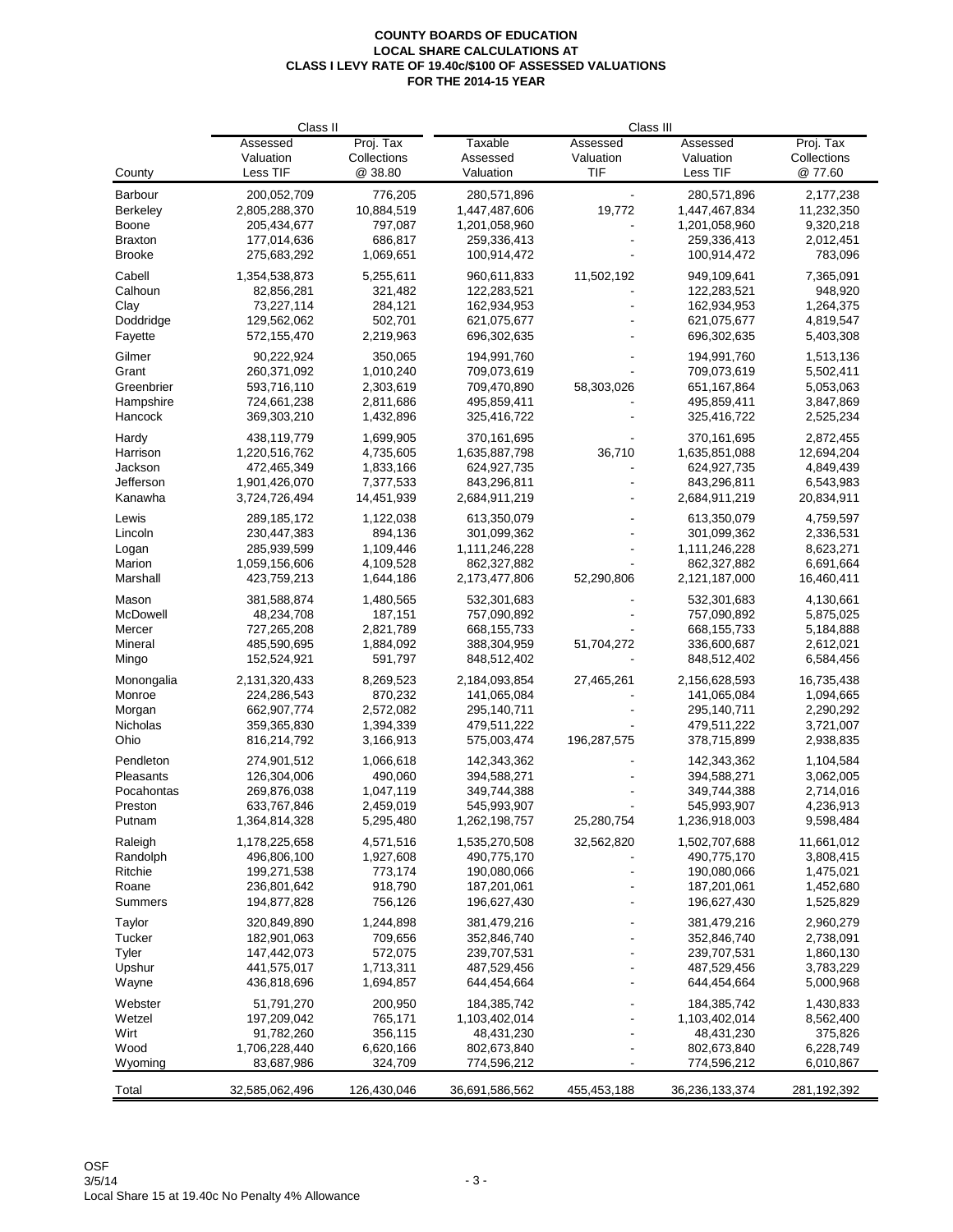|                      |                           | Total                    | Total                     |             |                              |               |
|----------------------|---------------------------|--------------------------|---------------------------|-------------|------------------------------|---------------|
|                      | Taxable                   | Class IV<br>Assessed     | Assessed                  | Proj. Tax   | Assessed                     | Assessed      |
|                      | Assessed                  | Valuation                | Valuation                 | Collections | Valuations                   | Valuations    |
| County               | Valuation                 | TIF                      | Less TIF                  | @ 77.60     | Including TIF                | TIF           |
| Barbour              | 65,172,785                |                          | 65,172,785                | 505,741     | 545,797,390                  |               |
| <b>Berkeley</b>      | 427,929,955               | 13,385,276               | 414,544,679               | 3,216,867   | 4,680,705,931                | 13,405,048    |
| Boone                | 60,078,058                |                          | 60,078,058                | 466,206     | 1,466,571,695                |               |
| <b>Braxton</b>       | 41,402,721                |                          | 41,402,721                | 321,285     | 477,753,770                  |               |
| <b>Brooke</b>        | 434,046,318               | 20,786,026               | 413,260,292               | 3,206,900   | 810,644,082                  | 20,786,026    |
| Cabell               | 1,180,366,003             | 22,135,190               | 1,158,230,813             | 8,987,871   | 3,500,815,509                | 38,936,182    |
| Calhoun              | 12,173,488                |                          | 12,173,488                | 94,466      | 217,313,290                  |               |
| Clay                 | 12,388,292                |                          | 12,388,292                | 96,133      | 248,550,359                  |               |
| Doddridge            | 10,980,011                |                          | 10,980,011                | 85,205      | 761,617,750                  |               |
| Fayette              | 255,204,067               |                          | 255,204,067               | 1,980,384   | 1,523,662,172                |               |
|                      |                           |                          |                           | 198,290     |                              |               |
| Gilmer<br>Grant      | 25,552,877<br>45,406,066  |                          | 25,552,877<br>45,406,066  | 352,351     | 310,767,561<br>1,014,850,777 |               |
| Greenbrier           | 235,109,179               | 9,120,509                | 225,988,670               | 1,753,672   | 1,722,197,969                | 251,325,325   |
|                      |                           |                          |                           | 392,563     |                              |               |
| Hampshire<br>Hancock | 50,587,983<br>269,173,000 |                          | 50,587,983<br>269,173,000 | 2,088,782   | 1,271,108,632<br>963,892,932 |               |
|                      |                           |                          |                           |             |                              |               |
| Hardy                | 98,973,477                |                          | 98,973,477                | 768,034     | 907,254,951                  |               |
| Harrison             | 973,636,409               | 103,307,554              | 870,328,855               | 6,753,752   | 3,848,863,189                | 122,166,484   |
| Jackson              | 147,376,394               |                          | 147,376,394               | 1,143,641   | 1,244,769,478                |               |
| Jefferson            | 376,253,589               |                          | 376,253,589               | 2,919,728   | 3,120,976,470                |               |
| Kanawha              | 3,282,371,504             | 18,425,649               | 3,263,945,855             | 25,328,220  | 9,692,009,217                | 18,425,649    |
| Lewis                | 67,788,243                |                          | 67,788,243                | 526,037     | 970,323,494                  |               |
| Lincoln              | 16,992,611                |                          | 16,992,611                | 131,863     | 548,539,356                  |               |
| Logan                | 114,943,491               |                          | 114,943,491               | 891,961     | 1,512,129,318                |               |
| Marion               | 592,593,153               |                          | 592,593,153               | 4,598,523   | 2,514,077,641                |               |
| Marshall             | 299,000,409               | 1,180,322                | 297,820,087               | 2,311,084   | 2,896,257,888                | 53,491,588    |
| Mason                | 88,885,764                |                          | 88,885,764                | 689,754     | 1,002,776,321                |               |
| McDowell             | 93,388,247                |                          | 93,388,247                | 724,693     | 898,713,847                  |               |
| Mercer               | 342,369,200               |                          | 342,369,200               | 2,656,785   | 1,737,790,141                |               |
| Mineral              | 91,190,848                |                          | 91,190,848                | 707,641     | 1,064,335,982                | 150,953,752   |
| Mingo                | 99,940,351                |                          | 99,940,351                | 775,537     | 1,100,977,674                |               |
| Monongalia           | 995,467,598               | 109,932,557              | 885,535,041               | 6,871,752   | 5,330,627,025                | 157,142,958   |
| Monroe               | 16,969,200                |                          | 16,969,200                | 131,681     | 382,320,827                  |               |
| Morgan               | 44,531,752                |                          | 44,531,752                | 345,566     | 1,002,580,237                |               |
| <b>Nicholas</b>      | 132,634,252               |                          | 132,634,252               | 1,029,242   | 971,511,304                  |               |
| Ohio                 | 662,644,594               | 55,897,727               | 606,746,867               | 4,708,356   | 2,053,996,470                | 252,318,912   |
| Pendleton            | 15,299,906                |                          | 15,299,906                | 118,727     | 432,544,780                  |               |
| Pleasants            | 44,392,283                |                          | 44,392,283                | 344,484     | 565,284,560                  |               |
| Pocahontas           | 32,509,341                |                          | 32,509,341                | 252,272     | 652,129,767                  |               |
| Preston              | 122,498,073               |                          | 122,498,073               | 950,585     | 1,302,259,826                |               |
| Putnam               | 189,650,630               |                          | 189,650,630               | 1,471,689   | 2,909,823,515                | 118,440,554   |
| Raleigh              | 559,870,205               |                          | 559,870,205               | 4,344,593   | 3,362,861,281                | 122,057,730   |
| Randolph             | 166,380,855               |                          | 166,380,855               | 1,291,115   | 1,153,962,125                |               |
| Ritchie              | 56,790,471                |                          | 56,790,471                | 440,694     | 446,142,075                  |               |
| Roane                | 46,421,421                |                          | 46,421,421                | 360,230     | 470,424,124                  |               |
| Summers              | 54,304,181                |                          | 54,304,181                | 421,400     | 445,809,439                  |               |
|                      |                           |                          |                           |             |                              |               |
| Taylor               | 68,256,842                |                          | 68,256,842                | 529,673     | 770,585,948                  |               |
| Tucker               | 59,345,903                |                          | 59,345,903                | 460,524     | 595,093,706                  |               |
| Tyler                | 34,815,387                |                          | 34,815,387                | 270,167     | 421,964,991                  |               |
| Upshur               | 124,159,765               |                          | 124,159,765               | 963,480     | 1,053,264,238                |               |
| Wayne                | 159,890,986               |                          | 159,890,986               | 1,240,754   | 1,241,164,346                |               |
| Webster              | 21,174,666                |                          | 21,174,666                | 164,315     | 257,351,678                  |               |
| Wetzel               | 131,569,877               |                          | 131,569,877               | 1,020,982   | 1,432,180,933                |               |
| Wirt                 | 9,258,249                 |                          | 9,258,249                 | 71,844      | 149,471,739                  |               |
| Wood                 | 764,879,032               | 1,402,620                | 763,476,412               | 5,924,577   | 3,273,781,312                | 1,402,620     |
| Wyoming              | 57,261,767                | $\overline{\phantom{a}}$ | 57,261,767                | 444,351     | 915,545,965                  |               |
| Total                | 14,382,251,729            | 355,573,430              | 14,026,678,299            | 108,847,022 | 84,168,726,997               | 1,320,852,828 |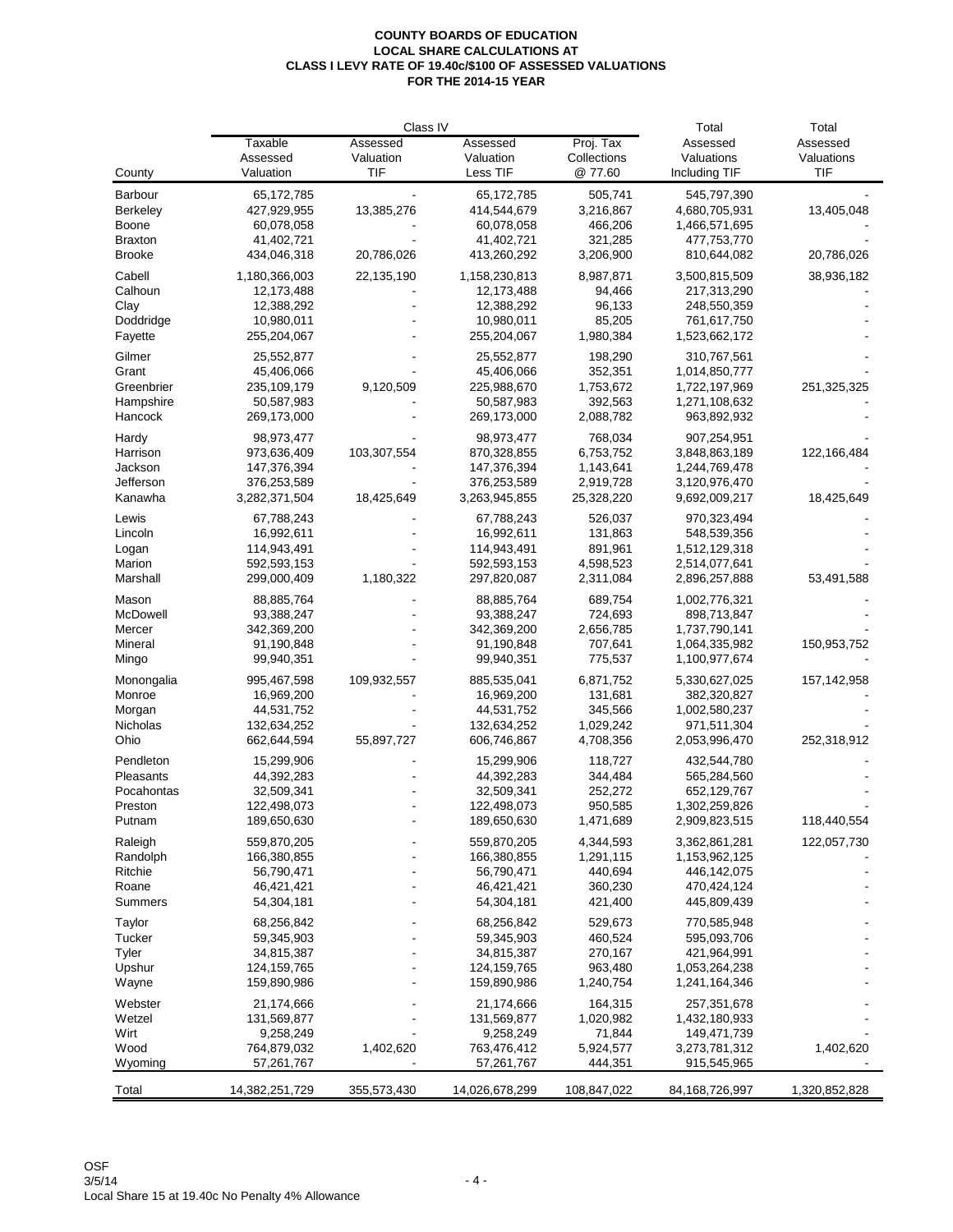|                   |                              |                         |                  |                         | Allow. for         | Proj. Gross             |
|-------------------|------------------------------|-------------------------|------------------|-------------------------|--------------------|-------------------------|
|                   | Total                        |                         |                  | Proj. Taxes             | Uncollectables,    | <b>Taxes Less</b>       |
|                   | Assessed                     | Total Proj.             | Applicable       | At Applicable           | Exonerations,      | Allowances For          |
|                   | Valuations                   | Gross Tax               | Local Share      | Local Share             | & Discounts        | Uncollected. &          |
| County            | Less TIF                     | Collections             | Percentage       | Percentage              | (4%)               | <b>Discounts</b>        |
| Barbour           | 545,797,390                  | 3,459,184               | 90.00%           | 3,113,266               | 138,367            | 3,320,817               |
| <b>Berkeley</b>   | 4,667,300,883                | 25,333,736              | 90.00%           | 22,800,362              | 1,013,349          | 24,320,387              |
| <b>Boone</b>      | 1,466,571,695                | 10,583,511              | 90.00%           | 9,525,160               | 423,340            | 10,160,171              |
| <b>Braxton</b>    | 477,753,770                  | 3,020,553               | 90.00%           | 2,718,498               | 120,822            | 2,899,731               |
| <b>Brooke</b>     | 789,858,056                  | 5,059,647               | 90.00%           | 4,553,682               | 202,386            | 4,857,261               |
|                   |                              |                         | 90.00%           |                         |                    |                         |
| Cabell<br>Calhoun | 3,461,879,327<br>217,313,290 | 21,608,573<br>1,364,868 | 90.00%           | 19,447,716<br>1,228,381 | 864,343<br>54,595  | 20,744,230<br>1,310,273 |
| Clay              | 248,550,359                  | 1,644,629               | 90.00%           | 1,480,166               | 65,785             | 1,578,844               |
| Doddridge         | 761,617,750                  | 5,407,453               | 90.00%           | 4,866,708               | 216,298            | 5,191,155               |
| Fayette           | 1,523,662,172                | 9,603,655               | 90.00%           | 8,643,290               | 384,146            | 9,219,509               |
|                   |                              |                         |                  |                         |                    |                         |
| Gilmer            | 310,767,561                  | 2,061,491               | 90.00%           | 1,855,342               | 82,460             | 1,979,031               |
| Grant             | 1,014,850,777                | 6,865,002               | 90.00%           | 6,178,502               | 274,600            | 6,590,402               |
| Greenbrier        | 1,470,872,644                | 9,110,354               | 90.00%           | 8,199,319               | 364,414            | 8,745,940               |
| Hampshire         | 1,271,108,632                | 7,052,118               | 90.00%           | 6,346,906               | 282,085            | 6,770,033               |
| Hancock           | 963,892,932                  | 6,046,912               | 90.00%           | 5,442,221               | 241,876            | 5,805,036               |
| Hardy             | 907,254,951                  | 5,340,394               | 90.00%           | 4,806,355               | 213,616            | 5,126,778               |
| Harrison          | 3,726,696,705                | 24, 183, 561            | 90.00%           | 21,765,205              | 967,342            | 23,216,219              |
| Jackson           | 1,244,769,478                | 7,826,246               | 90.00%           | 7,043,621               | 313,050            | 7,513,196               |
| Jefferson         | 3,120,976,470                | 16,841,244              | 90.00%           | 15, 157, 120            | 673,650            | 16, 167, 594            |
| Kanawha           | 9,673,583,568                | 60,615,070              | 90.00%           | 54,553,563              | 2,424,603          | 58,190,467              |
| Lewis             | 970,323,494                  | 6,407,672               | 90.00%           | 5,766,905               | 256,307            | 6,151,365               |
| Lincoln           | 548,539,356                  | 3,362,530               | 90.00%           | 3,026,277               | 134,501            | 3,228,029               |
| Logan             | 1,512,129,318                | 10,624,678              | 90.00%           | 9,562,210               | 424,987            | 10,199,691              |
| Marion            | 2,514,077,641                | 15,399,715              | 90.00%           | 13,859,744              | 615,989            | 14,783,726              |
| Marshall          | 2,842,766,300                | 20,415,681              | 90.00%           | 18,374,113              | 816,627            | 19,599,054              |
|                   |                              |                         |                  |                         |                    |                         |
| Mason             | 1,002,776,321                | 6,300,980               | 90.00%           | 5,670,882               | 252,039            | 6,048,941               |
| McDowell          | 898,713,847                  | 6,786,869               | 90.00%           | 6,108,182               | 271,475            | 6,515,394               |
| Mercer            | 1,737,790,141                | 10,663,462              | 90.00%           | 9,597,116               | 426,538            | 10,236,924              |
| Mineral           | 913,382,230                  | 5,203,754               | 90.00%           | 4,683,379               | 208,150            | 4,995,604               |
| Mingo             | 1,100,977,674                | 7,951,790               | 90.00%           | 7,156,611               | 318,072            | 7,633,718               |
| Monongalia        | 5,173,484,067                | 31,876,713              | 90.00%           | 28,689,042              | 1,275,069          | 30,601,644              |
| Monroe            | 382,320,827                  | 2,096,578               | 90.00%           | 1,886,920               | 83,863             | 2,012,715               |
| Morgan            | 1,002,580,237                | 5,207,940               | 90.00%           | 4,687,146               | 208,318            | 4,999,622               |
| Nicholas          | 971,511,304                  | 6,144,588               | 90.00%           | 5,530,129               | 245,784            | 5,898,804               |
| Ohio              | 1,801,677,558                | 10,814,104              | 90.00%           | 9,732,694               | 432,564            | 10,381,540              |
| Pendleton         | 432,544,780                  | 2,289,929               | 90.00%           | 2,060,936               | 91,597             | 2,198,332               |
| Pleasants         | 565,284,560                  | 3,896,549               | 90.00%           | 3,506,894               | 155,862            | 3,740,687               |
| Pocahontas        | 652,129,767                  | 4,013,407               | 90.00%           | 3,612,066               | 160,536            | 3,852,871               |
| Preston           | 1,302,259,826                | 7,646,517               | 90.00%           | 6,881,865               | 305,861            | 7,340,656               |
| Putnam            | 2,791,382,961                | 16,365,653              | 90.00%           | 14,729,088              | 654,626            | 15,711,027              |
| Raleigh           | 3,240,803,551                | 20,577,121              | 90.00%           | 18,519,409              | 823,085            | 19,754,036              |
| Randolph          | 1,153,962,125                | 7,027,138               | 90.00%           | 6,324,424               | 281,086            | 6,746,052               |
| Ritchie           | 446,142,075                  | 2,688,889               | 90.00%           | 2,420,000               | 107,556            | 2,581,333               |
| Roane             | 470,424,124                  | 2,731,700               | 90.00%           | 2,458,530               | 109,268            | 2,622,432               |
| Summers           | 445,809,439                  | 2,703,355               | 90.00%           | 2,433,020               | 108,134            | 2,595,221               |
|                   |                              |                         |                  |                         |                    |                         |
| Taylor            | 770,585,948                  | 4,734,850               | 90.00%           | 4,261,365               | 189,394            | 4,545,456               |
| Tucker            | 595,093,706                  | 3,908,271               | 90.00%           | 3,517,444               | 156,331            | 3,751,940               |
| Tyler<br>Upshur   | 421,964,991<br>1,053,264,238 | 2,702,372               | 90.00%<br>90.00% | 2,432,135               | 108,095<br>258,401 | 2,594,277               |
|                   |                              | 6,460,020<br>7,936,579  | 90.00%           | 5,814,018               | 317,463            | 6,201,619               |
| Wayne             | 1,241,164,346                |                         |                  | 7,142,921               |                    | 7,619,116               |
| Webster           | 257,351,678                  | 1,796,098               | 90.00%           | 1,616,488               | 71,844             | 1,724,254               |
| Wetzel            | 1,432,180,933                | 10,348,553              | 90.00%           | 9,313,698               | 413,942            | 9,934,611               |
| Wirt              | 149,471,739                  | 803,785                 | 90.00%           | 723,407                 | 32,151             | 771,634                 |
| Wood              | 3,272,378,692                | 18,773,492              | 90.00%           | 16,896,143              | 750,940            | 18,022,552              |
| Wyoming           | 915,545,965                  | 6,779,927               | 90.00%           | 6,101,934               | 271,197            | 6,508,730               |
| Total             | 82,847,874,169               | 516,469,460             |                  | 464,822,518             | 20,658,779         | 495,810,681             |